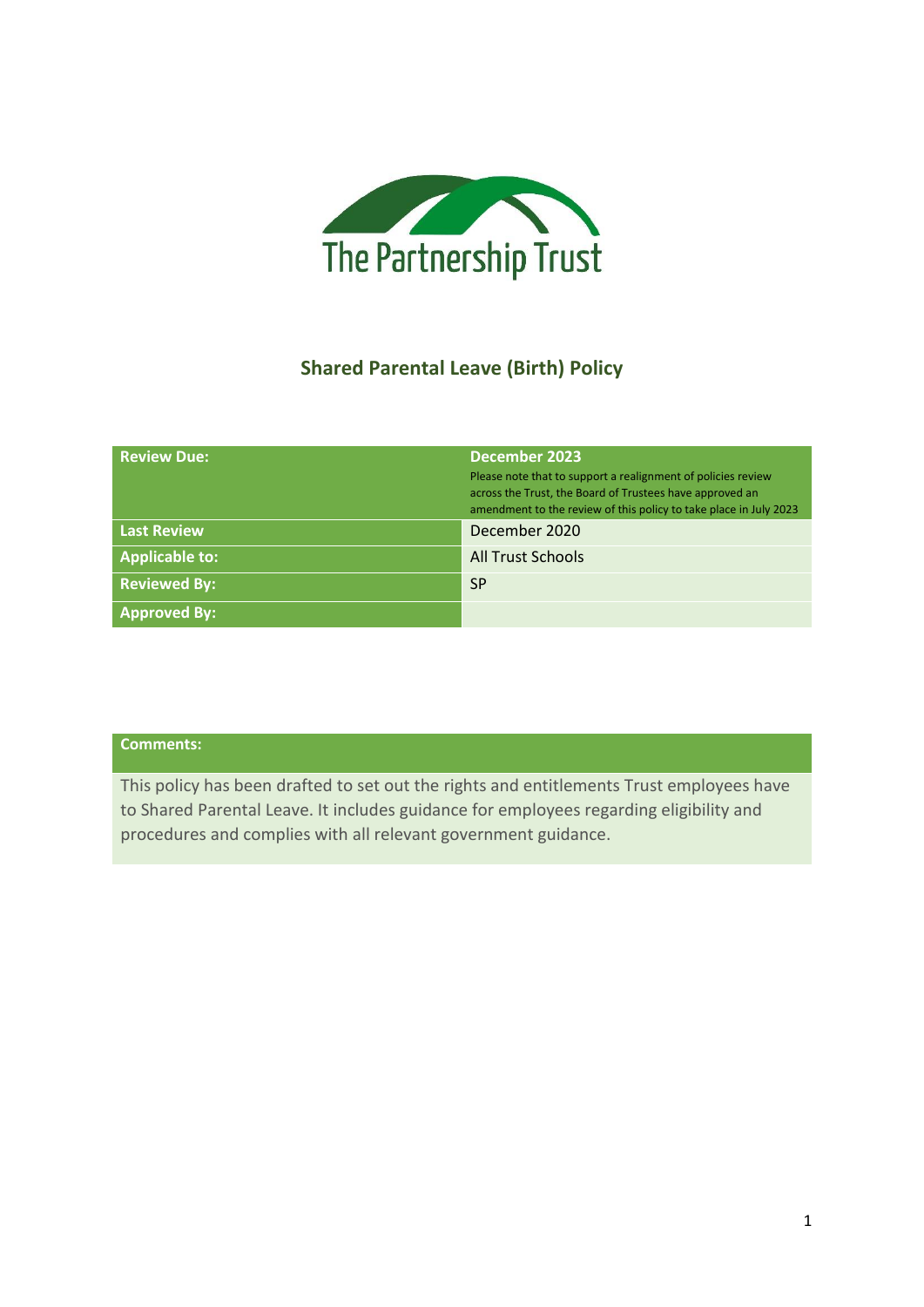# **Contents:**

|                                                     | 3  |
|-----------------------------------------------------|----|
| Definitions under this shared parental leave policy | 3  |
|                                                     | 3  |
|                                                     | 4  |
|                                                     | 4  |
|                                                     | 5  |
|                                                     | 9  |
|                                                     | 9  |
|                                                     | 10 |
|                                                     | 10 |
|                                                     | 11 |
|                                                     | 12 |
| Returning to work following shared parental leave   | 12 |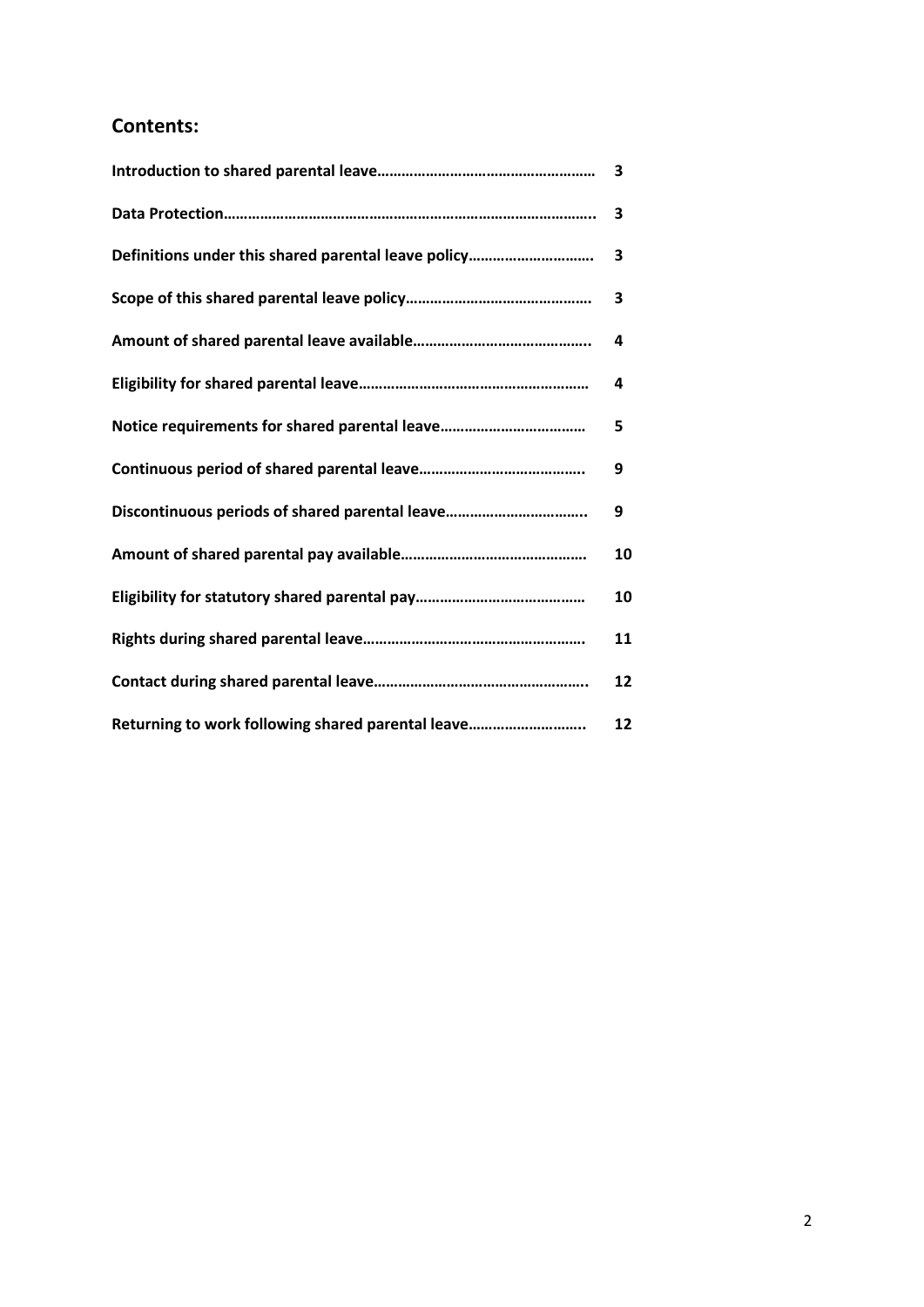### **Introduction to shared parental leave**

This policy sets out the rights of employees within The Partnership Trust ('The Trust') to shared parental leave and pay. Shared parental leave enables mothers to commit to ending their maternity leave and pay at a future date, and to share the untaken balance of leave and pay as shared parental leave and pay with their partner, or to return to work early from maternity leave and opt in to shared parental leave and pay at a later date. (The Trust provides a separate policy on shared parental leave for employees who are adopting children.)

Shared parental leave should not be confused with ordinary parental leave, which is unaffected by shared parental leave. Ordinary parental leave is the entitlement to up to 18 weeks' unpaid leave. (The Trust provides a separate policy on ordinary parental leave entitled HR – Parental Leave Policy.)

The Trust recognises that, from time to time, employees may have questions or concerns relating to their shared parental leave rights. It is the Trust's policy to encourage open discussion with employees to ensure that questions and problems can be resolved as quickly as possible. As the shared parental leave provisions are complex, if an employee wishes to take shared parental leave, they should clarify the relevant procedures with the HR department to ensure that they are followed correctly.

## **Data protection**

When managing an employee's shared parental leave and pay, the Trust processes personal data collected in accordance with its GDPR and data protection policy. Data collected from the point at which an employee informs the Trust that they plan to take shared parental leave is held securely and accessed by, and disclosed to, individuals only for the purposes of managing their shared parental leave and pay. Inappropriate access or disclosure of employee data constitutes a data breach and should be reported in accordance with the Trust's GDPR and data protection policy immediately. It may also constitute a disciplinary offence, which will be dealt with under the Trust's disciplinary procedure.

## **Definitions under this shared parental leave policy**

The following definitions are used in this policy:

"Mother" means the mother or expectant mother of the child.

"Partner" means the father of the child, or the person who, at the date of the child's birth, is married to, the civil partner of, or the partner of the mother. This includes someone, of whatever sex, who lives with the mother and the child in an enduring family relationship but who is not the mother's child, parent, grandchild, grandparent, sibling, aunt, uncle, niece or nephew.

"Expected week of childbirth" means the week, starting on a Sunday, during which the mother's doctor or midwife expects them to give birth.

## **Scope of this shared parental leave policy**

This policy applies in relation to employees of the Trust, whether they are the mother or the partner. If it is the mother who is employed by the Trust, their partner must (where relevant) submit any notifications to take shared parental leave set out in this policy to their own employer, which may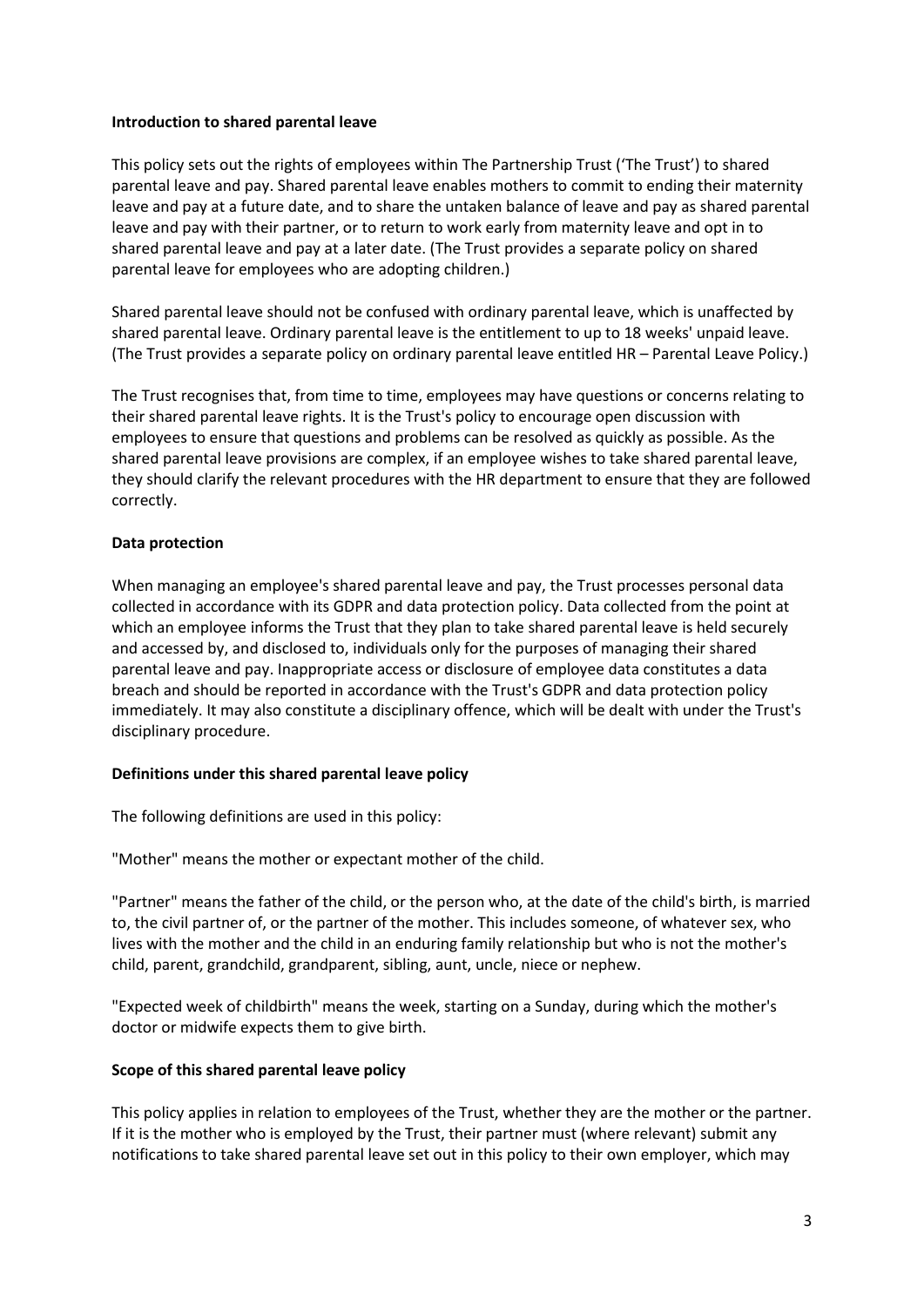have its own shared parental leave policy in place, if they want to take a period of shared parental leave.

Similarly, if it is the partner who is employed by the Trust, the mother must (where relevant) submit any notifications to take shared parental leave to their own employer.

The mother and the partner should ensure that they are each liaising with their own employer to ensure that requests for shared parental leave are handled as smoothly as possible.

## **Amount of shared parental leave available**

The amount of shared parental leave to which an individual is entitled will depend on when the mother brings their maternity leave period to an end and the amount of leave that the other parent takes in respect of the child. Shared parental leave must be taken in blocks of at least one week. The employee can request to take shared parental leave in one continuous block (in which case the Trust is required to accept the request as long as the employee meets the eligibility and notice requirements), or as a number of discontinuous blocks of leave (in which case the employee needs the Trust's agreement). A maximum of three requests for leave per pregnancy can normally be made by each parent.

The first two weeks [or four weeks for factory workers] following birth are the compulsory maternity leave period and are reserved for the mother. This means that the mother cannot curtail their maternity leave to take shared parental leave until two weeks [or four weeks for factory workers] after the birth and the maximum period that the parents could take as shared parental leave is 50 weeks between them [48 weeks if the mother is a factory worker] (although it will normally be less than this because of the maternity leave that mothers usually take before the birth).

However, the mother's partner can begin a period of shared parental leave at any time from the date of the child's birth (but the partner should bear in mind that they are entitled to take up to two weeks' paternity leave following the birth of their child, which they will lose if shared parental leave is taken first). The mother and partner must take any shared parental leave within 52 weeks of birth.

## **Eligibility for shared parental leave**

For employees to be eligible to take shared parental leave, both parents must meet certain eligibility requirements.

## *Mother's eligibility for shared parental leave*

The mother is eligible for shared parental leave if they:

- have at least 26 weeks' continuous employment ending with the 15th week before the expected week of childbirth and remain in continuous employment with the Trust until the week before any period of shared parental leave that they take;
- have, at the date of the child's birth, the main responsibility, apart from the partner, for the care of the child;
- are entitled to statutory maternity leave in respect of the child; and
- comply with the relevant maternity leave curtailment requirements (or have returned to work before the end of statutory maternity leave), and shared parental leave notice and evidence requirements.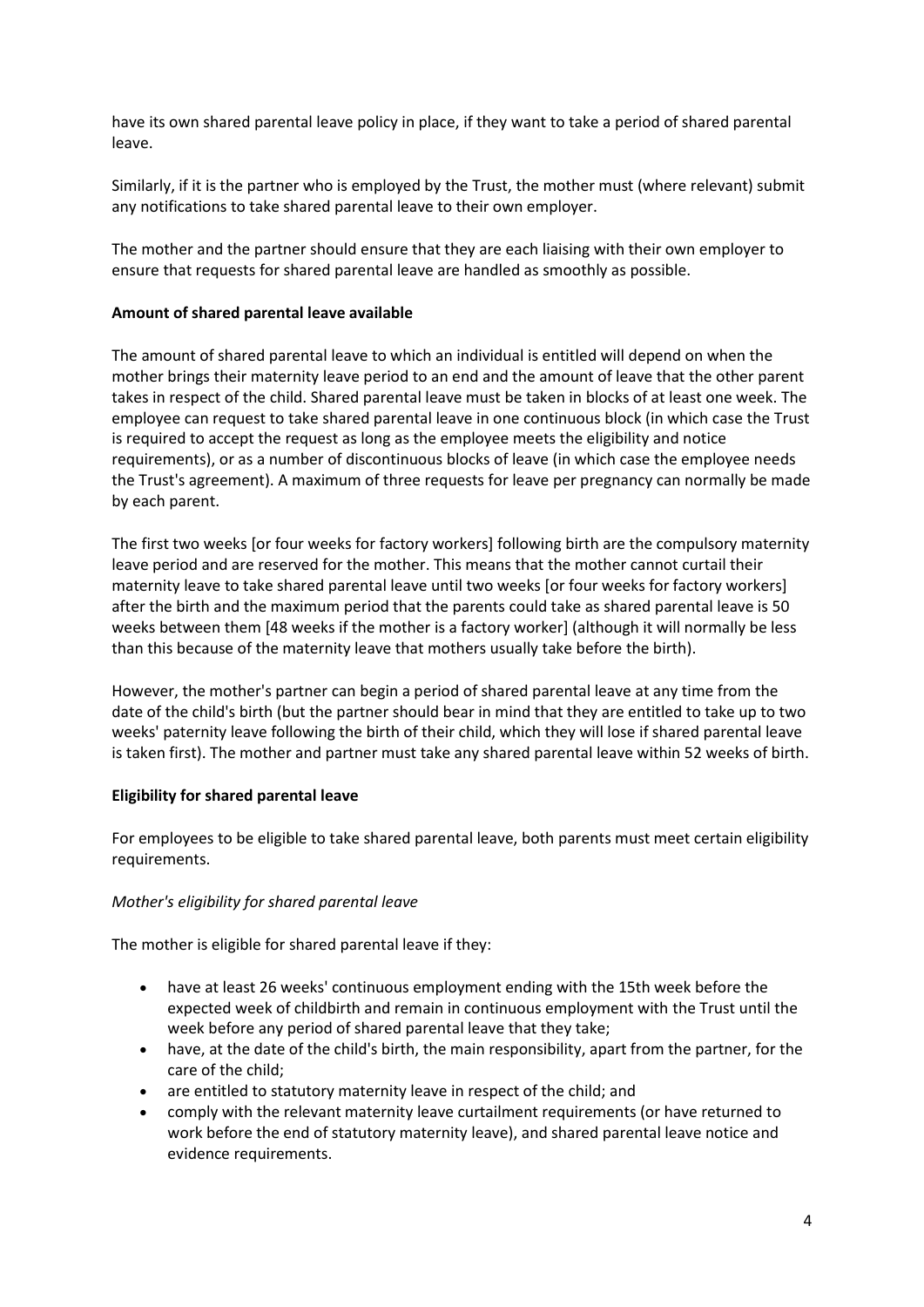In addition, for the mother to be eligible for shared parental leave, the partner must:

- have been employed or been a self-employed earner in at least 26 of the 66 weeks immediately preceding the expected week of childbirth;
- have average weekly earnings of at least the maternity allowance threshold [currently £30] for any 13 of those 66 weeks; and
- have, at the date of the child's birth, the main responsibility, apart from the mother, for the care of the child.

## *Partner's eligibility for shared parental leave*

The partner is eligible for shared parental leave if they:

- have at least 26 weeks' continuous employment ending with the 15th week before the expected week of childbirth and remain in continuous employment with the Trust until the week before any period of shared parental leave that they take;
- have, at the date of the child's birth, the main responsibility, apart from the mother, for the care of the child; and
- comply with the relevant shared parental leave notice and evidence requirements.

In addition, for the partner to be eligible for shared parental leave, the mother must:

- have been employed or been a self-employed earner during at least 26 of the 66 weeks immediately preceding the expected week of childbirth;
- have average weekly earnings of at least the maternity allowance threshold [currently £30] for any 13 of those 66 weeks;
- have, at the date of the child's birth, the main responsibility, apart from the partner, for the care of the child;
- be entitled to statutory maternity leave, statutory maternity pay or maternity allowance in respect of the child; and
- comply with the relevant maternity leave or pay curtailment requirements (or have returned to work before the end of statutory maternity leave).

## **Notice requirements for shared parental leave**

The notices that the parents must give to the relevant employer to be able to take shared parental leave are made up of three elements. They are:

- a "maternity leave curtailment notice" from the mother setting out when they propose to end their maternity leave (unless the mother has already returned to work from maternity leave);
- a "notice of entitlement and intention" from the employee giving an initial, non-binding indication of each period of shared parental leave that they are requesting; and
- a "period of leave notice" from the employee setting out the start and end dates of each period of shared parental leave that they are requesting.

Forms to apply for Shared Parental Leave and Pay and provide notice of your leave dates can be downloaded [here.](https://www.gov.uk/shared-parental-leave-and-pay/applying-for-leave-and-pay)

The notice periods set out below (see Mother's notice curtailing maternity leave, Employee's notice of entitlement and intention and Employee's period of leave notice) are the minimum required by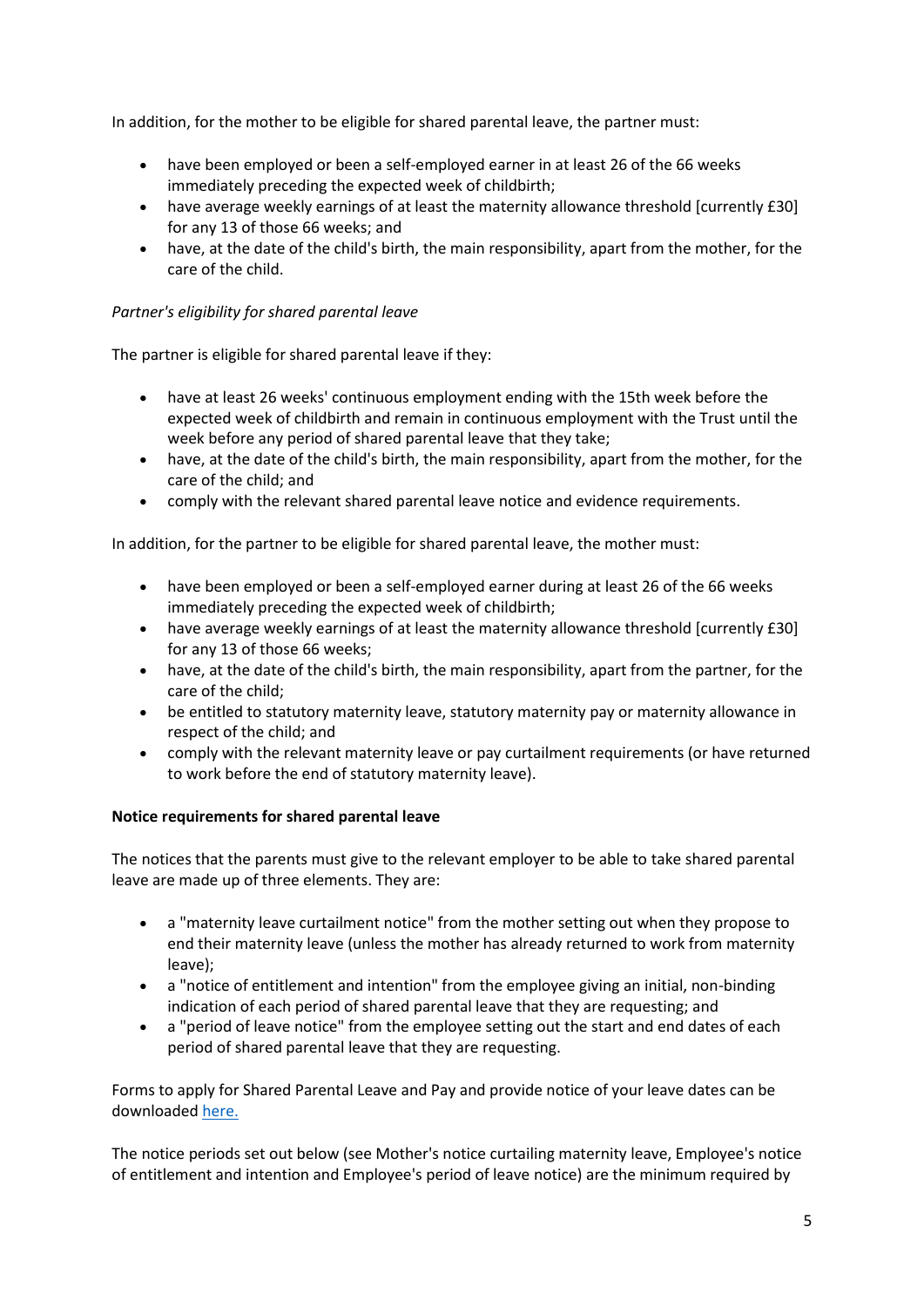law. However, the earlier the employee informs the Trust of their intentions, the more likely it is that the Trust will be able to accommodate the employee's wishes, particularly if they want to take periods of discontinuous leave.

Employees are advised that, if they have already decided the pattern of shared parental leave that they would like to take, they can provide more than one type of notice at the same time. For example, the mother could provide a maternity leave curtailment notice, notice of entitlement and intention and period of leave notice at the same time. Similarly, the partner could provide their notice of entitlement and intention and period of leave notice at the same time.

## *Mother's notice curtailing maternity leave*

Before the mother or partner can take shared parental leave, the mother must either return to work before the end of their maternity leave (by giving the required eight weeks' notice of their planned return) or provide their employer with a maternity leave curtailment notice. The maternity leave curtailment notice must be in writing and state the date on which maternity leave is to end. That date must be:

- after the compulsory maternity leave period, which is the two weeks [or four weeks for factory workers] after birth;
- at least eight weeks after the date on which the mother gave the maternity leave curtailment notice to their employer; and
- at least one week before what would be the end of the additional maternity leave period.

The mother must provide their maternity leave curtailment notice at the same time they provide either their notice of entitlement and intention or a declaration of consent and entitlement signed by the mother confirming that their partner has given their employer a notice of entitlement and intention (see Employee's notice of entitlement and intention below).

## *Revocation of maternity leave curtailment notice*

The mother can withdraw their notice curtailing their maternity leave in limited circumstances. The withdrawal of a maternity leave curtailment notice must be in writing and can be given only if the mother has not returned to work. The mother can withdraw their maternity leave curtailment notice if:

- it is discovered that neither the mother nor the partner are entitled to shared parental leave or statutory shared parental pay and the mother withdraws their maternity leave curtailment notice within eight weeks of the date on which the notice was given;
- the maternity leave curtailment notice was given before the birth of the child and the mother withdraws their maternity leave curtailment notice within six weeks of the child's birth; or
- the partner has died.

## *Employee's notice of entitlement and intention*

The employee, whether the mother or the partner, must provide the Trust with a non-binding notice of entitlement and intention. The employee's notice of entitlement and intention, which must be in writing and provided at least eight weeks before the start date of the first period of shared parental leave to be taken by the employee, must set out the following information.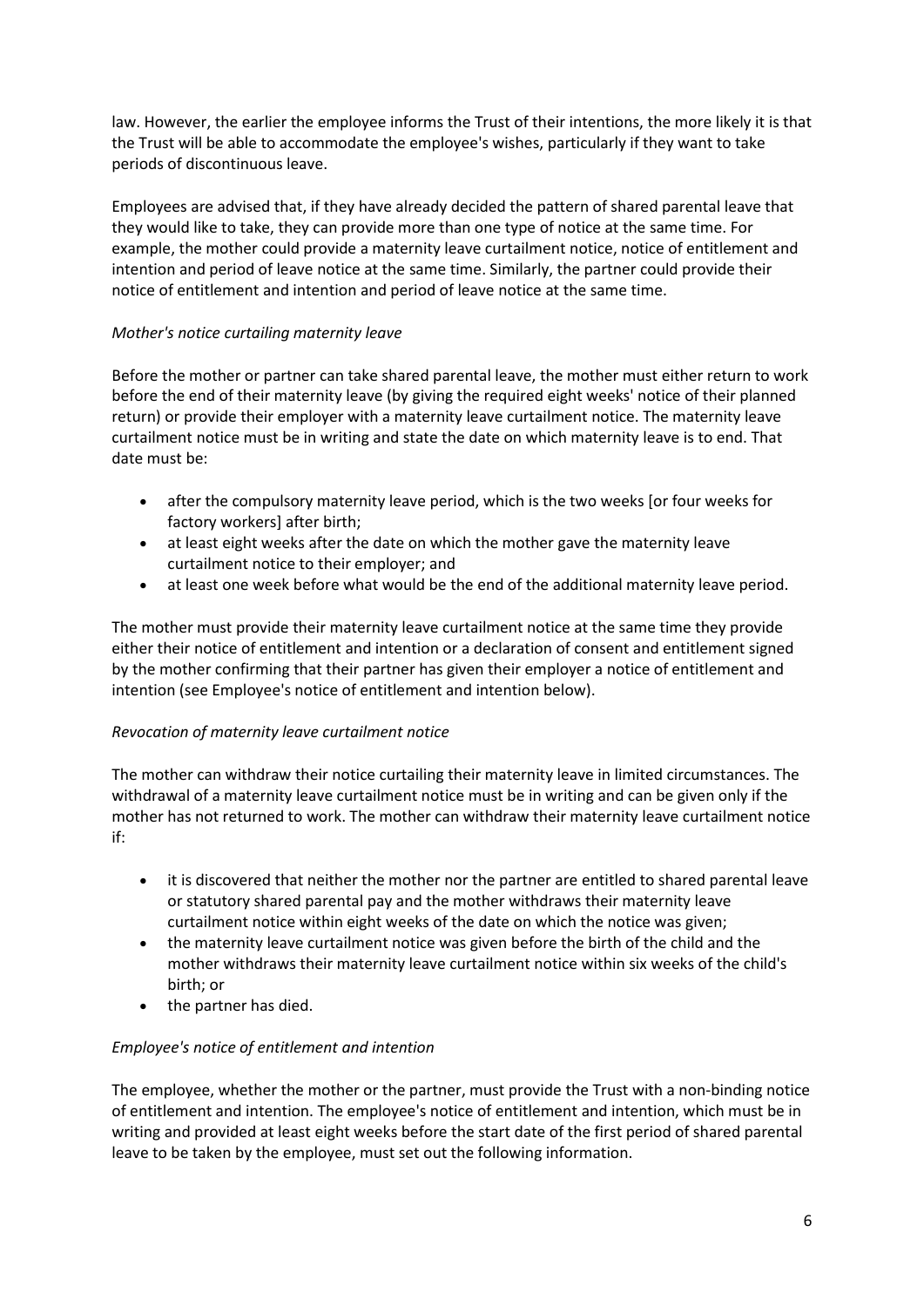If the employee is the mother, the notice of entitlement and intention must set out:

- the mother's name;
- the partner's name;
- the start and end dates of any statutory maternity leave taken or to be taken by the mother;
- the total amount of shared parental leave available;
- the child's expected week of birth and the child's date of birth (although, if the child has not yet been born, the date of birth can be provided as soon as reasonably practicable after birth, and before the first period of shared parental leave to be taken by the mother);
- how much shared parental leave the mother and partner each intend to take; and
- a non-binding indication as to when the employee intends to take shared parental leave (including the start and end dates for each period of leave).

The mother's notice of entitlement and intention must include a declaration signed by them that:

- they satisfy, or will satisfy, the eligibility requirements to take shared parental leave;
- the information they give in the notice of entitlement and intention is accurate; and
- they will immediately inform the Trust if they cease to care for the child.

In addition, the mother's notice of entitlement and intention must include a declaration signed by their partner:

- specifying the partner's name, address, and national insurance number (or declaring that the partner does not have a national insurance number);
- declaring that the partner satisfies, or will satisfy, the conditions set out above (see Mother's eligibility for shared parental leave);
- declaring that the partner is the father of the child, or is married to, the civil partner of, or the partner of, the mother;
- declaring that the partner consents to the amount of leave that the mother intends to take; and
- declaring that the partner consents to the mother's employer processing the information in the partner's declaration.

If the employee is the partner, the partner's notice of entitlement and intention must set out:

- the partner's name;
- the mother's name;
- the start and end dates of any periods of statutory maternity leave, statutory maternity pay or maternity allowance taken or to be taken by the mother;
- the total amount of shared parental leave available;
- the child's expected week of birth and the child's date of birth (although, if the child has not yet been born, the date of birth can be provided as soon as reasonably practicable after birth, and before the first period of shared parental leave to be taken by the partner);
- how much shared parental leave the partner and mother each intend to take; and
- a non-binding indication as to when the partner intends to take shared parental leave (including the start and end dates for each period of leave).

The partner's notice of entitlement and intention must include a declaration signed by the partner that:

• they satisfy, or will satisfy, the eligibility requirements to take shared parental leave;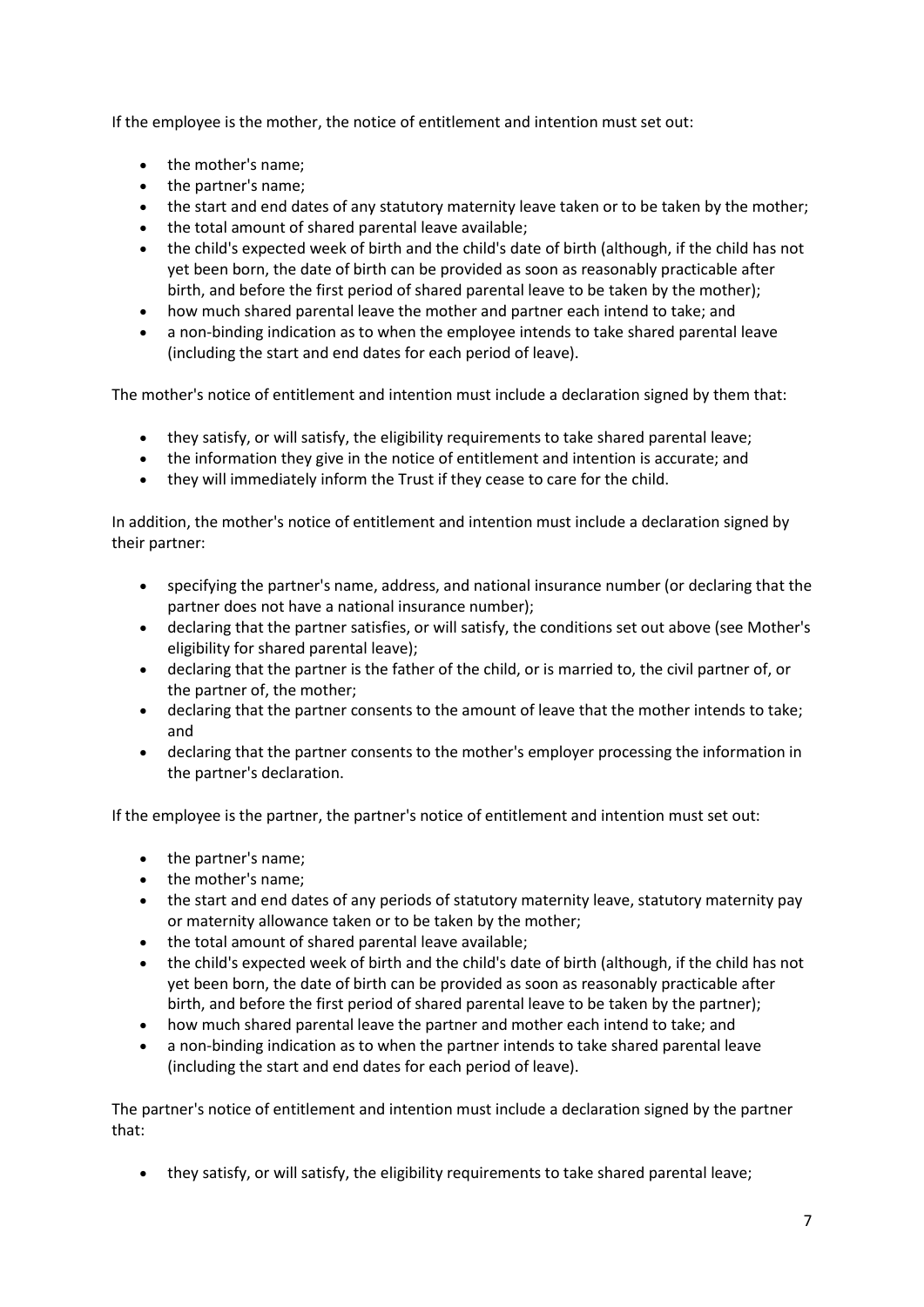- the information given by the partner in the notice of entitlement and intention is accurate; and
- they will immediately inform the Trust if they cease to care for the child or if the mother informs them that they no longer meets the requirement to have curtailed their maternity leave or pay period.

In addition, the partner's notice of entitlement and intention must include a declaration signed by the mother:

- specifying the mother's name, address, and national insurance number (or declaring that the mother does not have a national insurance number);
- declaring that the mother satisfies, or will satisfy, the conditions set out above (see Partner's eligibility for shared parental leave) and they will notify the partner if they no longer qualifies for maternity leave, statutory maternity pay or maternity allowance;
- declaring that the mother consents to the amount of leave that the partner intends to take;
- declaring that they will immediately inform the employee if they no longer meets the requirement to have curtailed their maternity leave or pay period; and
- declaring that the mother consents to the partner's employer processing the information in the mother's declaration.

Within 14 days of receiving a notice of entitlement and intention from the employee, whether the mother or partner, the Trust can request from the employee:

- a copy of the child's birth certificate (or, if the child has not been born, a copy of the birth certificate within 14 days of the birth - if the birth certificate has yet to be issued after this period, a signed declaration stating the date and location of the child's birth will suffice); and
- the name and address of the other parent's employer (or a declaration that the other parent has no employer).

The employee has 14 days from the date of the request to send the Trust the required information.

## *Variation or cancellation of notice of entitlement and intention*

The employee can vary or cancel their proposed shared parental leave dates following the submission of a notice of entitlement and intention, provided that they provide the Trust with a written notice. The written notice must contain:

- an indication as to when the employee intends to take shared parental leave (including the start and end dates for each period of leave);
- details of any periods of shared parental leave that have been notified through a period of leave notice;
- details of any periods of statutory shared parental pay that have been notified in relation to periods where shared parental leave was not to be taken; and
- a declaration signed by the mother and the partner that they agree to the variation.

Any indication of leave intended to be taken that the employee provides in a variation of notice of entitlement and intention is non-binding until they provide a period of leave notice in relation to that period of leave. There is no limit on the number of variations of notice of entitlement and intention that the employee can make.

## *Employee's period of leave notice*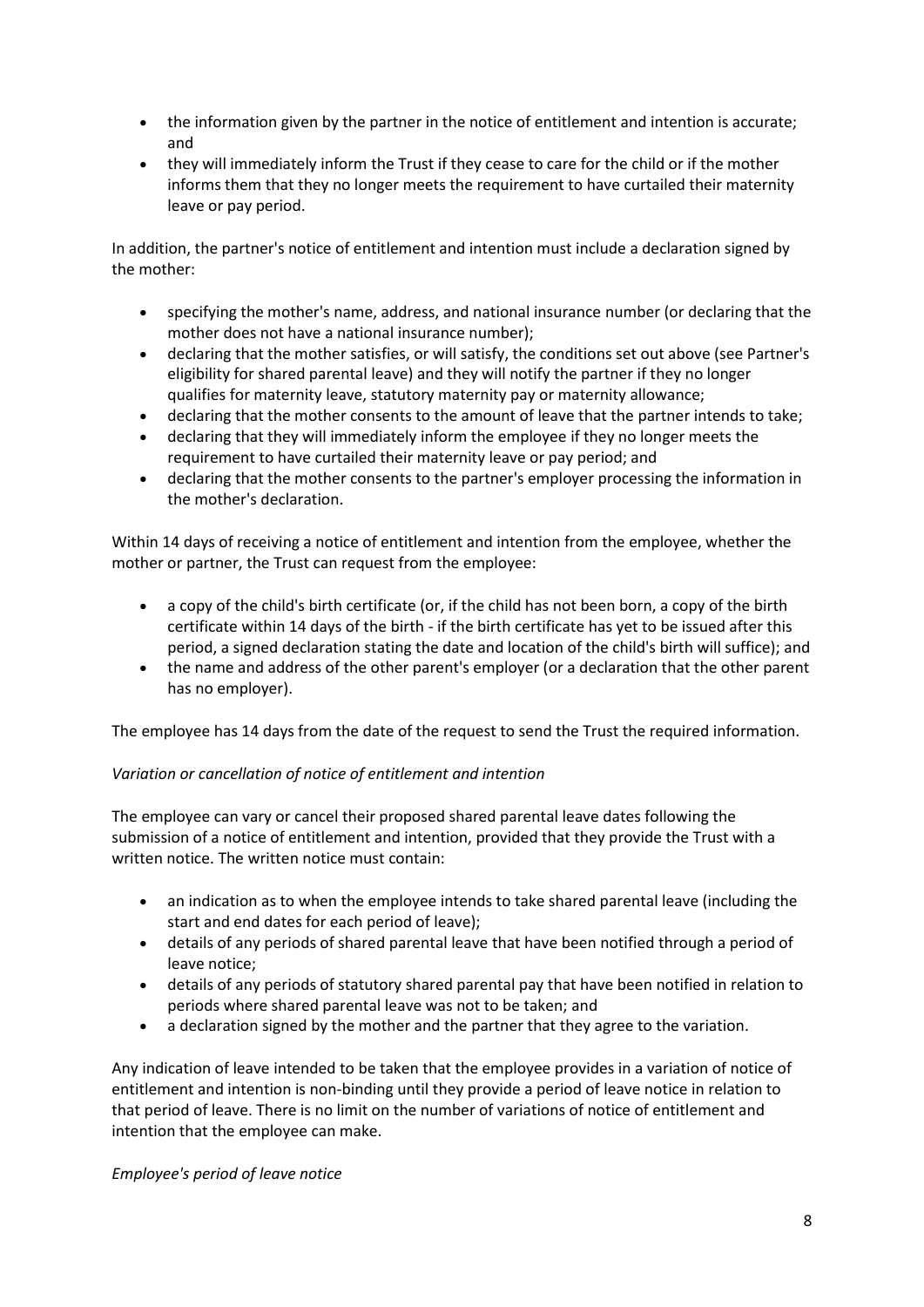To take a period of shared parental leave, the employee must provide the Trust with a written notice setting out the start and end dates of each period of shared parental leave requested in that notice.

A period of leave notice must be given not less than eight weeks before the start date of the first period of shared parental leave requested in the notice. The notice may be given at the same time as a notice of entitlement and intention and can be a request for a continuous period of leave or discontinuous periods of leave.

## *Variation or cancellation of period of leave notice*

The employee can vary or cancel their proposed shared parental leave dates following the submission of a period of leave notice, provided that they provide their employer with a written notice not less than eight weeks before any period of leave varied or cancelled by the notice is due to commence. The written notice can:

- vary the start date or the end date of any period of shared parental leave or cancel a request for leave;
- request that a continuous period of leave become discontinuous periods of leave; or
- request that discontinuous periods of leave become a continuous period of leave.

## *Limit on number of requests for leave*

The employee can provide a combined total of up to three period of leave notices or variations of period of leave notices per pregnancy, although the Trust may waive this limit in some circumstances.

## **Continuous period of shared parental leave**

If the employee submits a period of leave notice requesting one continuous period of leave, they will be entitled to take that period of leave.

## **Discontinuous periods of shared parental leave**

The employee may submit a period of leave notice requesting discontinuous periods of leave. For example, the mother and partner could request a pattern of leave from their respective employers that allows them to alternate childcare responsibilities.

If the employee submits a period of leave notice requesting discontinuous periods of leave, the Trust, in the two weeks beginning with the date the period of leave notice was given, can:

- consent to the pattern of leave requested;
- propose an alternative pattern of leave; or
- refuse the pattern of leave requested.

If agreement is reached within those two weeks, the employee is entitled to take the leave on the dates agreed.

If no agreement has been reached within that two-week discussion period, the employee is entitled to take the leave as one continuous period of leave. In that event, the employee must choose a start date for the leave that is at least eight weeks from the date on which the period of leave notice was originally given. The employee must notify the Trust of that date within five days of the end of the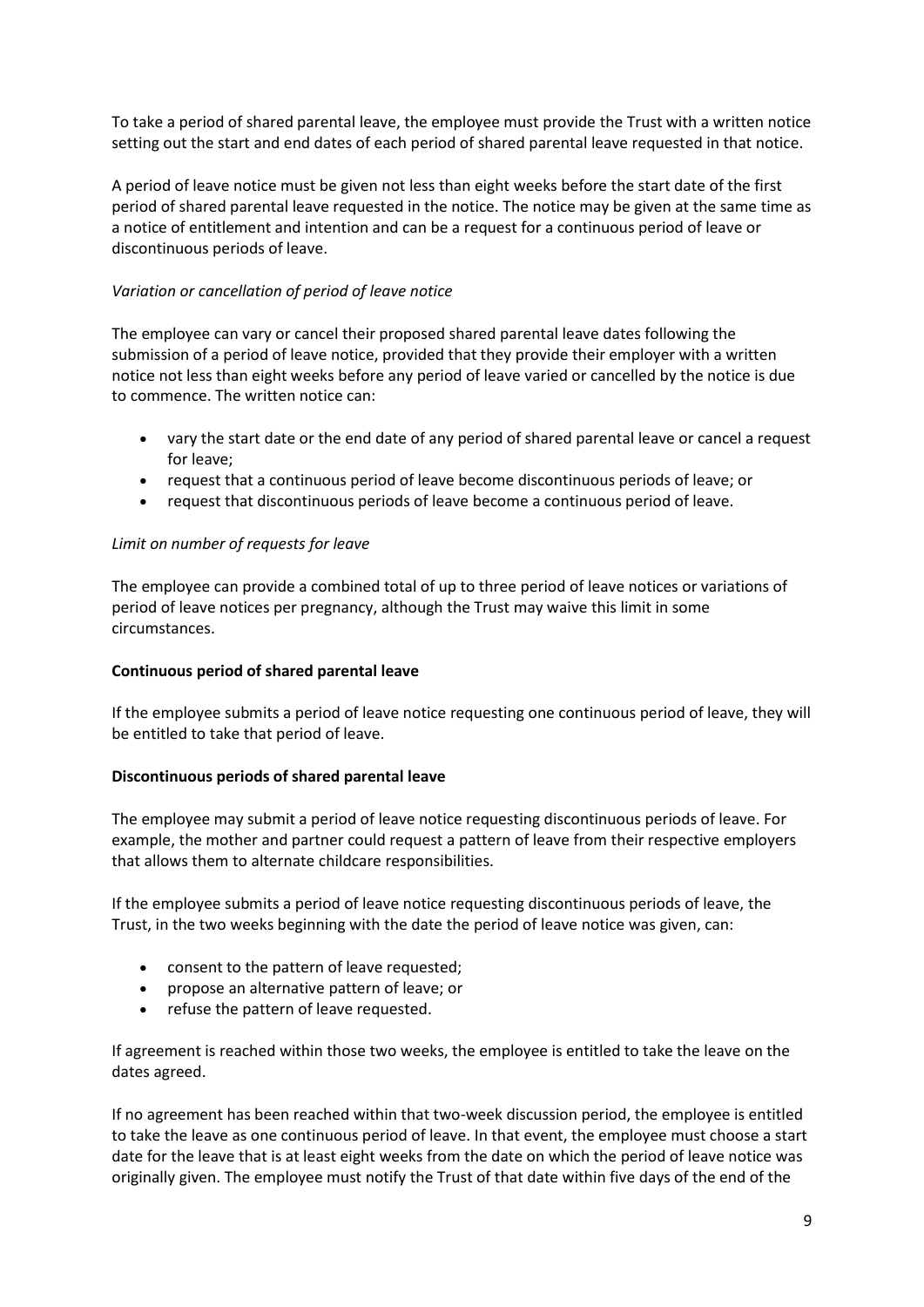two-week discussion period. If the employee does not choose a start date within five days of the end of the two-week discussion period, the period of continuous leave will start on the date of the first period of leave requested in the period of leave notice.

Alternatively, if the Trust has refused the request or no agreement has been reached during the twoweek discussion period, the employee may withdraw a period of leave notice requesting discontinuous periods of leave. The employee can withdraw a period of leave notice at any time on or before the 15th day after the period of leave notice was given. A notice for discontinuous leave that has been withdrawn before it is agreed does not count towards the total number of requests for leave that an employee can make.

## **Amount of shared parental pay available**

Statutory shared parental pay is available for eligible parents to share between them while on shared parental leave. The number of weeks' statutory shared parental pay available to the parents will depend on how much statutory maternity pay or maternity allowance the mother has been paid when their maternity leave or pay period ends.

A total of 39 weeks' statutory maternity pay or maternity allowance is available to the mother. As there is a compulsory maternity leave period of two weeks [or four weeks for factory workers], this means that a mother who ends their maternity leave at the earliest opportunity could share up to 37 weeks' statutory shared parental pay with their partner [35 weeks' statutory shared parental pay can be shared if the mother is a factory worker] (although it will normally be less than this because of the maternity leave that mothers usually take before the birth).

Any statutory shared parental pay due during shared parental leave will be paid at a rate set by the Government for the relevant tax year, or at 90% of the employee's average weekly earnings, if this figure is lower than the Government's set weekly rate.

It is up to the parents as to who is paid the statutory shared parental pay and how it is apportioned between them.

## **Eligibility for statutory shared parental pay**

For employees to be eligible for statutory shared parental pay, both parents must meet certain eligibility requirements.

## *Mother's eligibility for statutory shared parental pay*

The mother is eligible for statutory shared parental pay if they:

- have at least 26 weeks' continuous employment ending with the 15th week before the expected week of childbirth and remain in continuous employment with their employer until the week before any period of shared parental pay that they get;
- have normal weekly earnings for a period of eight weeks ending with the 15th week before the expected week of childbirth of at least the lower earnings limit for national insurance contribution purposes;
- have, at the date of the child's birth, the main responsibility, apart from the partner, for the care of the child;
- are absent from work and intend to care for the child during each week in which they receive statutory shared parental pay; and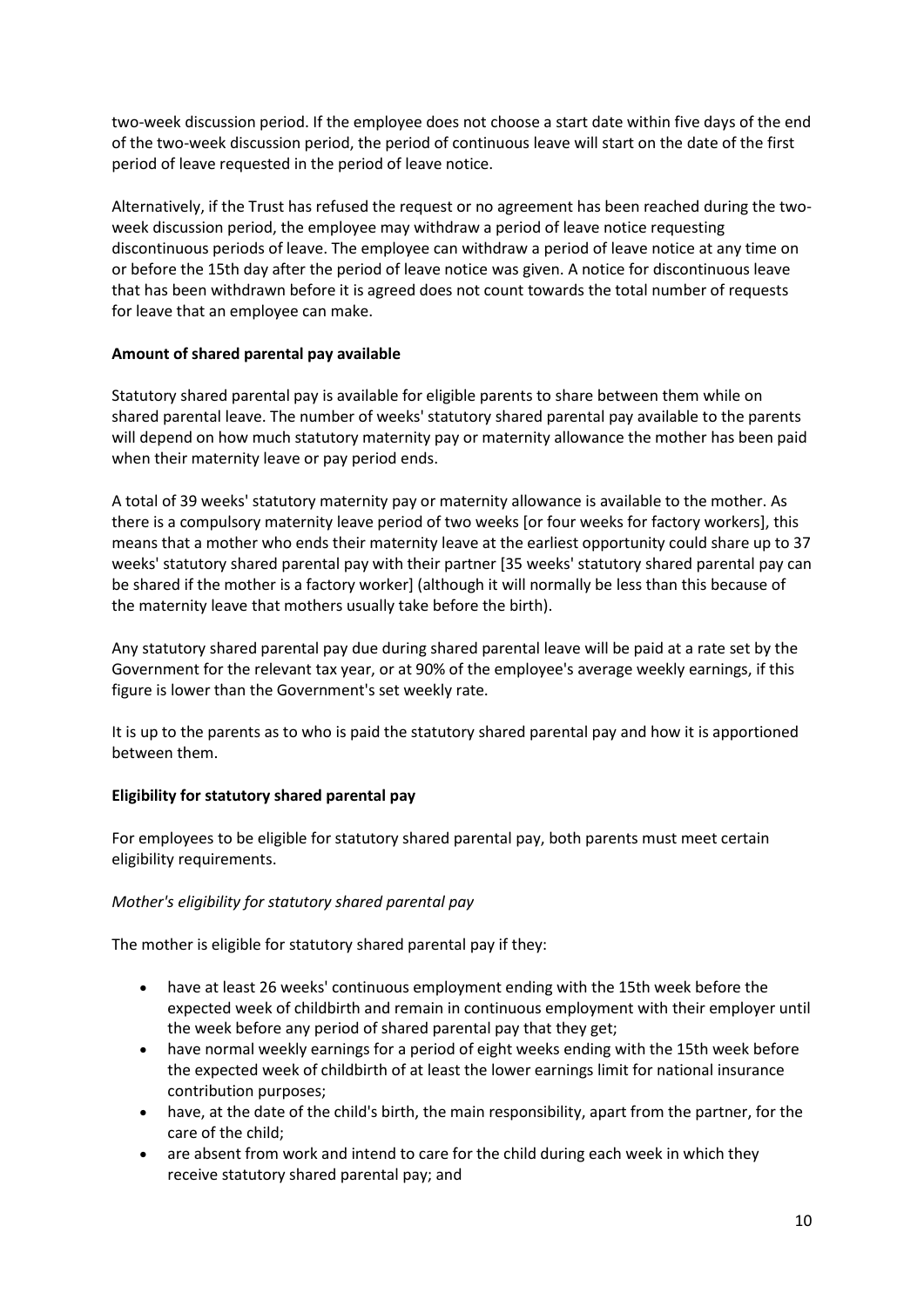• are entitled to statutory maternity pay in respect of the child, but the maternity pay period has been reduced.

In addition, for the mother to be eligible for statutory shared parental pay, the partner must:

- have been employed or been a self-employed earner during at least 26 of the 66 weeks immediately preceding the expected week of childbirth;
- have, at the date of the child's birth, the main responsibility, apart from the mother, for the care of the child; and
- have average weekly earnings of at least the maternity allowance threshold [currently £30] for any 13 of those 66 weeks.

## *Partner's eligibility for statutory shared parental pay*

The partner is eligible for statutory shared parental pay if they:

- have at least 26 weeks' continuous employment ending with the 15th week before the expected week of childbirth and remain in continuous employment with their employer until the week before any period of shared parental pay that they get;
- have normal weekly earnings for eight weeks ending with the 15th week before the expected week of childbirth of at least the lower earnings limit for national insurance contribution purposes;
- have, at the date of the child's birth, the main responsibility, apart from the mother, for the care of the child; and
- are absent from work and intend to care for the child during each week in which they receive statutory shared parental pay.

In addition, for the partner to be eligible, the mother must:

- have been employed or been a self-employed earner during at least 26 of the 66 weeks immediately preceding the expected week of childbirth;
- have average weekly earnings of at least the maternity allowance threshold [currently £30] for any 13 of those 66 weeks;
- have, at the date of the child's birth, the main responsibility, apart from the partner, for the care of the child; and
- be entitled to statutory maternity pay or maternity allowance in respect of the child, but the maternity pay period or maternity allowance period has been reduced.

## **Rights during shared parental leave**

During shared parental leave, all terms and conditions of the employee's contract except normal pay will continue. Salary will be replaced by statutory shared parental pay if the employee is eligible for it.

This means that, while sums payable by way of salary will cease, all other benefits will remain in place. For example, holiday entitlement will continue to accrue. Pension contributions will continue to be paid.